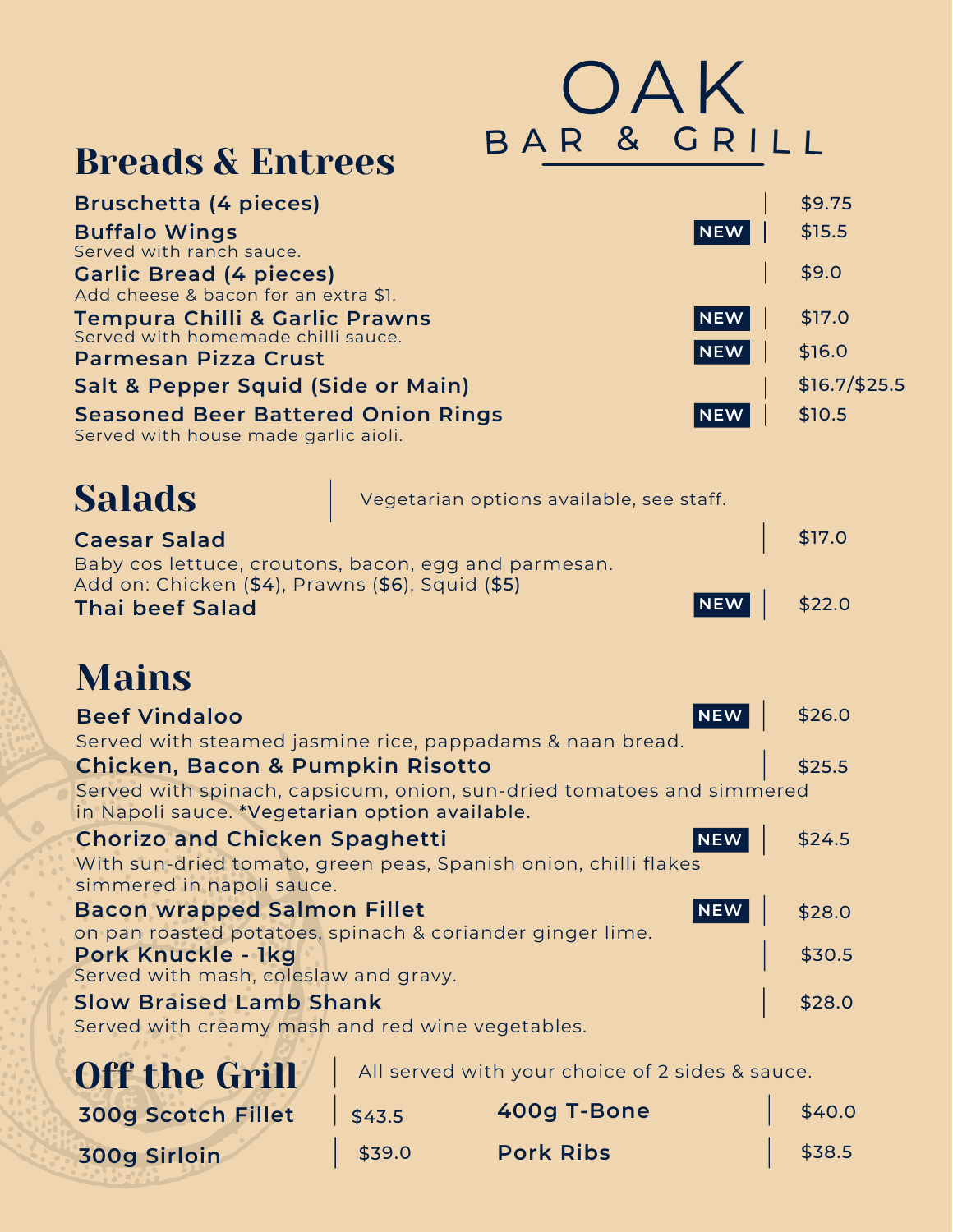# **Sides**

| <b>Beer Battered Chips</b> |        | \$8.5 Mashed Potato                    | \$4.5  |
|----------------------------|--------|----------------------------------------|--------|
| <b>Coleslaw</b>            |        | \$4.5 Potato Wedges Wedges Well \$10.5 | \$10.5 |
| <b>Garden Salad</b>        |        | \$4.5 Steamed Vegetables               | \$7.5  |
| <b>Sweet Potato Fries</b>  | \$10.5 |                                        |        |

## **Sauces**

**Gravy • Mushroom Gravy • Peppercorn • Creamy Garlic**

| <b>Burgers</b>                                                                               | All served with beer battered chips.<br>Upgrade to Sweet potato chips for an extra \$2. |        |
|----------------------------------------------------------------------------------------------|-----------------------------------------------------------------------------------------|--------|
| <b>Classic Cheeseburger</b>                                                                  |                                                                                         | \$22.5 |
|                                                                                              | Beef patty, pickles, cheese, bacon, tomato & tomato sauce.                              |        |
| <b>Lemon &amp; Herb Marinated Chicken Burger</b><br>lettuce, tomato, coleslaw & garlic aioli | <b>NEW</b>                                                                              | \$24.5 |
| <b>Oaks Beef Burger</b>                                                                      |                                                                                         | \$25.5 |
|                                                                                              | Beef patty, bacon, egg, lettuce, tomato, cheese and onion rings.                        |        |
| *Wrap option available with all burger meals.                                                |                                                                                         |        |
| Schnitzel                                                                                    | All served with chips and salad.                                                        |        |
| <b>Traditional Plain Schnitzel</b>                                                           |                                                                                         | \$25.0 |
| <b>Godfather Parma</b>                                                                       |                                                                                         | \$26.5 |
|                                                                                              | Bacon, cabanossi, salami, spinach, napoli sauce & cheese.                               |        |
| <b>Chicken Parma</b>                                                                         |                                                                                         | \$26.0 |
| Ham, napoli sauce & cheese.<br><b>Roast Beef &amp; Bacon</b>                                 |                                                                                         |        |
| Jalapenos & hollandaise sauce.                                                               | <b>NEW</b>                                                                              | \$25.5 |
| <b>Chorizo &amp; Chilli</b>                                                                  | <b>NEW</b>                                                                              | \$24.5 |
| With Napoli sauce & cheese.                                                                  |                                                                                         |        |
| <b>Seafood Parma</b>                                                                         |                                                                                         | \$28.0 |
|                                                                                              | Prawns, salt & pepper squid, garlic cream sauce & cheese.                               |        |
| <b>Kids Meals</b>                                                                            | All served with a bowl of ice-cream.<br>*Chocolate, Caramel, Strawberry toppings.       |        |
| <b>Chicken Schnitty</b><br>Served grilled or crumbed with chips.                             |                                                                                         | \$15.0 |
| Kids Pizza 8"                                                                                |                                                                                         | \$15.0 |

**Spaghetti Bolognese** \$15.0 **\$15.0** \$15.0 **Kids Pizza 8"** Choice of Ham & Pineapple or BBQ Meatlovers.

Beef mince cooked in a Napoli sauce.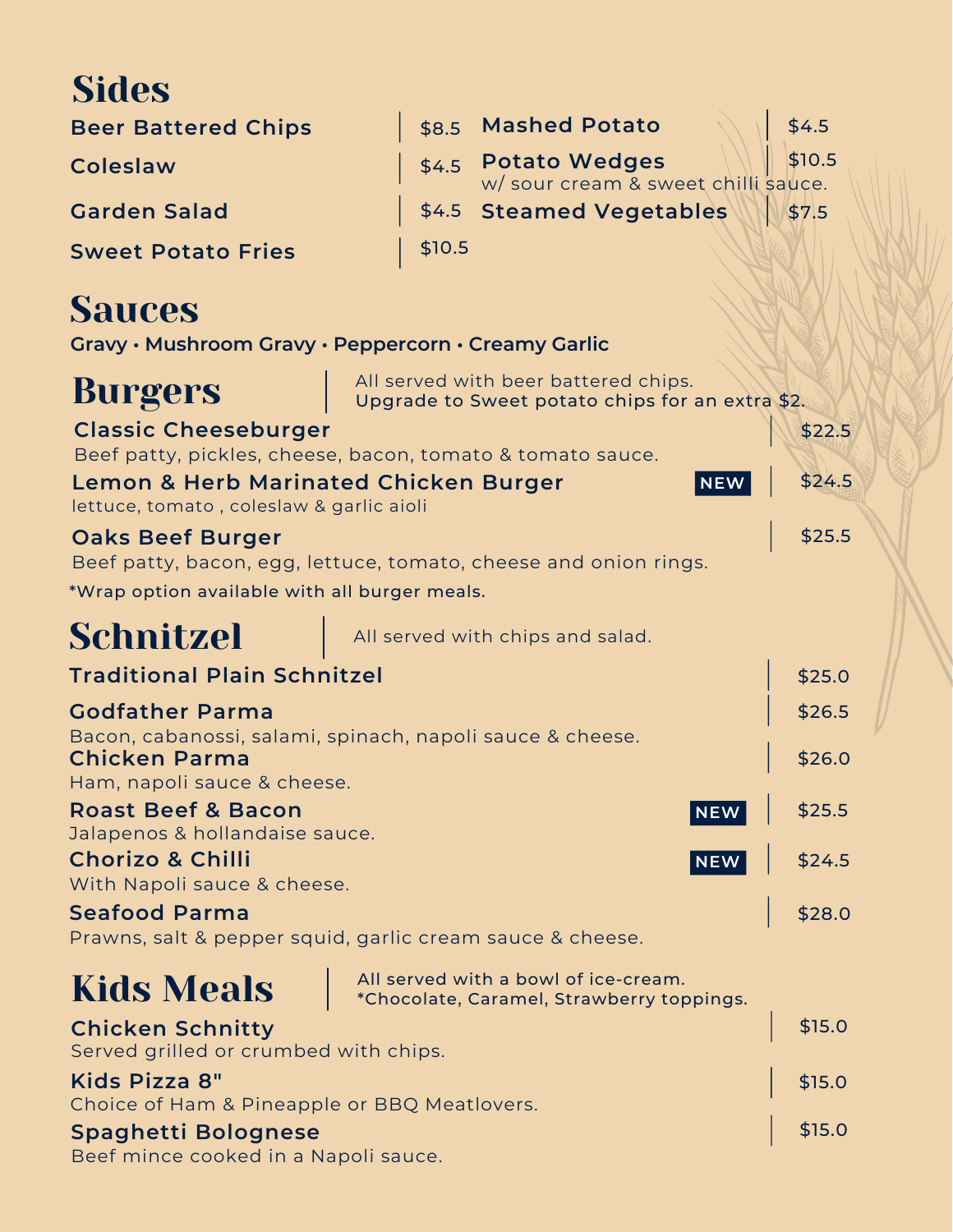| <b>13" Wood Fired Pizza</b>                                                       |                                                                             |
|-----------------------------------------------------------------------------------|-----------------------------------------------------------------------------|
| <b>BBQ Meatlovers</b>                                                             | \$25.5                                                                      |
| Ham, bacon, pepperoni, cabanossi and chicken on a BBQ sauce base.                 |                                                                             |
| <b>Chicken Supreme</b>                                                            | \$25.0                                                                      |
| With capsicum, pineapple, bacon, spanish onion and mushroom on<br>BBQ sauce base. |                                                                             |
| <b>Chorizo &amp; Cabanossi</b><br>NEW                                             | \$26.0                                                                      |
| With spinach, onion, capsicum, olives on a napoli base.                           |                                                                             |
| Garlic, Prawn & Squid<br><b>NEW</b>                                               | \$28.0                                                                      |
| With onion and capsicum on a Napoli base.                                         |                                                                             |
| <b>Hawaiian</b>                                                                   | \$23.0                                                                      |
| Ham and pineapple on a Napoli sauce base.                                         |                                                                             |
| <b>Roast Beef &amp; Bacon</b><br><b>NEW</b>                                       | \$26.0                                                                      |
| With onions, jalapenos, olives drizzled w/ hollandaise sauce on BBQ base.         |                                                                             |
| <b>Pepperoni Lovers</b>                                                           | \$23.0                                                                      |
| Pepperoni and mushrooms on a Napoli sauce base.                                   |                                                                             |
| <b>Super Supreme</b>                                                              | \$25.5                                                                      |
| olives on a Napoli sauce base.                                                    | Pepperoni, ham, cabanossi, spanish onion, capsicum, mushroom, pineapple and |
| <b>Veggie Sensation</b>                                                           | \$24.5                                                                      |
| Mushroom, pineapple, tomato, capsicum, pumpkin, olives, Spanish onion and         |                                                                             |

# **Desserts**

| <b>Caramel Mousse</b>                                    | NEW \$10.0 |                      |
|----------------------------------------------------------|------------|----------------------|
| Served with Vanilla bean Ice Cream and Mixed Berries.    |            |                      |
| <b>Crème Brûlée</b>                                      | NEW \$10.0 |                      |
| Served with Biscotti.                                    |            |                      |
| <b>Date Choc Pudding</b>                                 |            | $\frac{1}{2}$ \$10.0 |
| Served with Butterscotch Sauce & Vanilla Bean Ice Cream. |            |                      |
| <b>Blueberry Cheesecake</b>                              | NEW \$10.0 |                      |
| Served with Couli and Mixed Berries.                     |            |                      |
| <b>Bowl of Vanilla Ice cream</b>                         |            |                      |

oregano drizzled with aioli on a Napoli sauce base.

Served with your choice of topping (Chocolate, Strawberry, Caramel). | \$8.0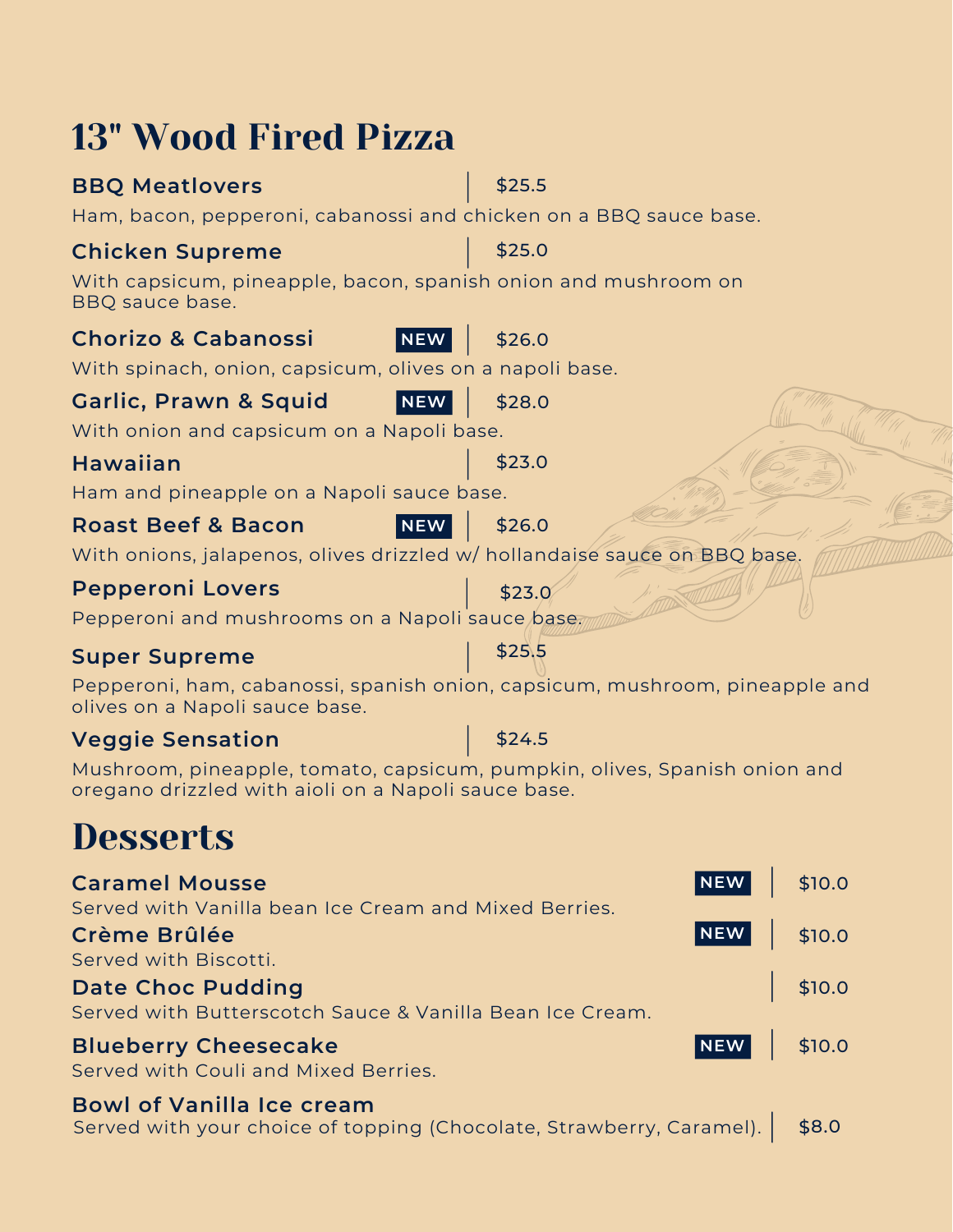

## Red Wine

Glass \$8.5 Bottle \$38

**Grant Burge Cabernet Sauvignon - SA**

A rich and full bodied wine with plenty of blackcurrant, cassis and spice flavours

#### **Grant Burge Shiraz - SA**

A blend of blackcurrant and blueberry flavours with a round and fleshy palate layered with subtle spices.

#### **Katnook Merlot - SA**

Rich dark berries, ripe plum with hints of chocolate and spice notes.

## $Sparkling$  | Bottle \$10

## **Yarra Burn Premium Cuvee - VIC** An elegant palate structure with

flavours of lemon meringue and hazelnut.

## White Wine

Glass \$8.5 Bottle \$38

**Taku Sauvignon Blanc - NZ** Bright tropical flavours with a passionfruit aroma.

**Taku Pino Gris - NZ** Rich apricot and ripe pear flavours with an irresistibly creamy texture.

**Katnook Chardonnay - SA** Enticing peach, melon and cirtus with a subtle hint of vanillin oak.

## Moscato

Glass \$8.5 Bottle \$38

#### **Grant Burge Alfresco**

Fresh, fun and fruity, this vibrantly sweet and slightly fizzy wine is perfect for any occasion.

## Tap Beers

| Asahi                                     | 7.0/9.0/11.0 |
|-------------------------------------------|--------------|
| <b>Carlton Draught</b>                    | 6.5/8.5/10.5 |
| <b>Carlton Dry</b>                        | 6.5/8.5/10.5 |
| <b>Great Northern Super Crisp</b>         | 6.2/8.2/10.2 |
| <b>4 Pines Fresh Ale</b>                  | 6.7/8.7/10.7 |
| Pirate Life South Coast Pale 6.7/8.7/10.7 |              |
| Ale                                       |              |

## Mid/Schn/Pint Bottle Beers

| \$9.0 |
|-------|
| \$8.5 |
| \$7.2 |
| \$8.0 |
| \$8.5 |
| \$9.0 |
| \$8.5 |
| \$8.5 |
| \$8.0 |
| \$8.5 |
| \$8.0 |
| \$8.0 |
| \$6.5 |
| \$9.5 |
|       |